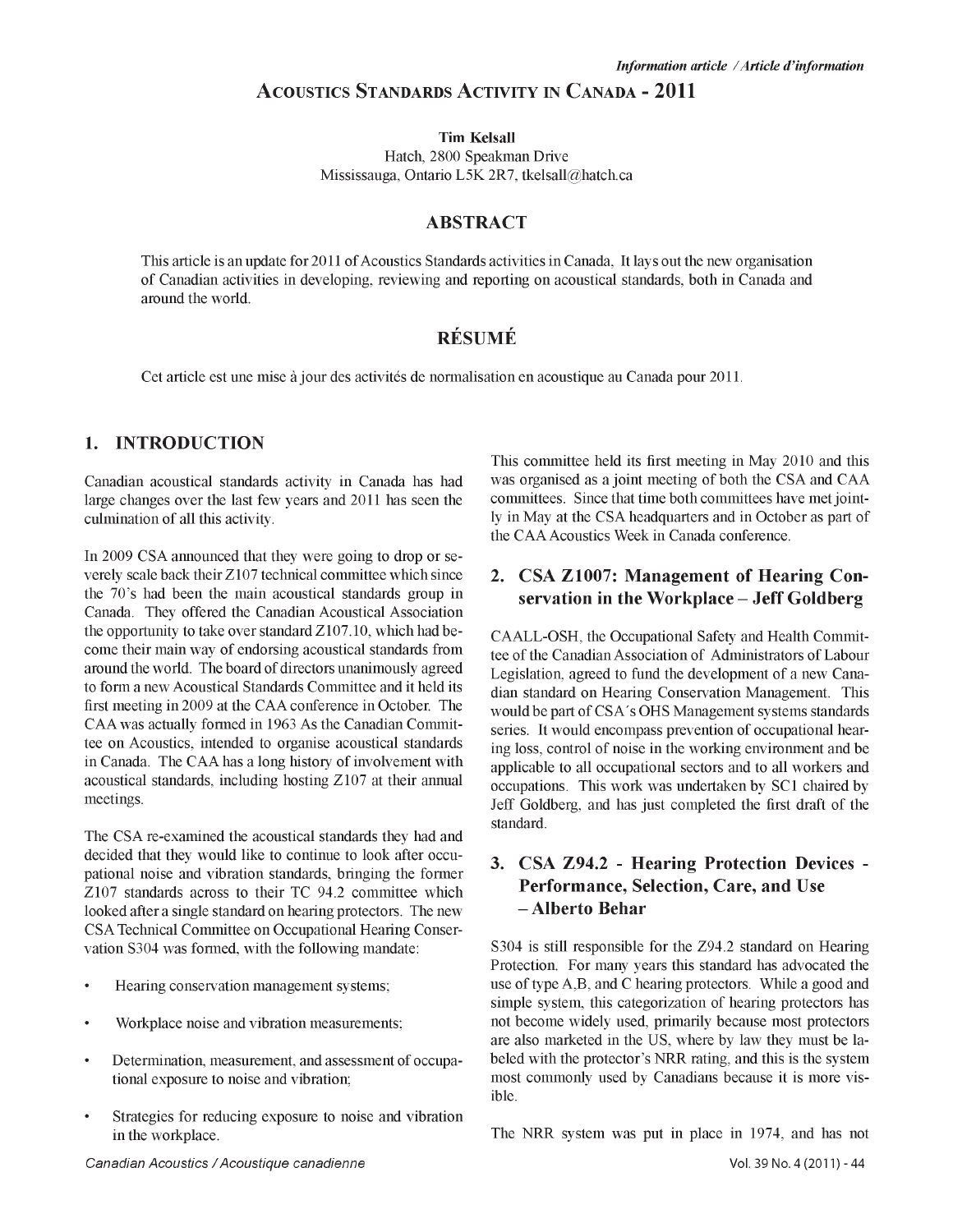changed since that time. Meanwhile, expert opinion has come to realize that there are severe flaws in the system. The primary problem is that the number shown grossly overstates the actual protection provided in the workplace. Z94.2 is advocating the NIOSH approach to derating the NRR ratings. For example an NRR rating of 30 for a slow recovery foam earplug actually reduces the sound level at the ear by about 8 dBA in practice compared to the sound level outside the protector.

ANSI in the US recognized the problems and developed new more representative subject fit testing methods but so far the EPA has not adopted them, instead proposing a dual percentile label which is rather complicated to use. At this point the EPA has not come out with a final solution and this makes it difficult for the CSA writing group to come to a conclusion, although otherwise they have drafted a new version of the standard which is nearly ready for balloting.

### **4. CSA Z107.56**

The most widely used of the Z107 series, 56 covers the measurement of occupational noise exposure and was the first standard to do so. A new version is now being proposed which will extend its scope to cover noise exposure under headsets, which is a serious concern for pilots, call centre operators, drive through attendants and many others. The new approach has been described in References 1 and 2 and encompasses measurements with probe microphones in real ears, measurements using mannequins and artificial ears and a new calculation method using the NR of the headset and the measured sound level outside the headset.

The use of probe microphones and mannequins is covered by Australian and international standards, to which the new version refers. However the calculation method is new. It is intended to be a low cost initial assessment compared to the other systems. If the calculation method shows a possible concern it may well prove cheaper and certainly more effective to reduce the noise exposure in many cases than to undertake the more advanced measurements.

### **5. CSA Z107.58**

This standard describes in one location all that Canadians need to know to navigate the variety of standards, codes and regulations which make up the system whereby the sound produced by machinery is documented and available to prospective buyers and users. Health Canada has recently recommended its use by Canadian industry and a new version is expected which will update the constantly changing standards on which the system is based. This system can help industry to buy quiet equipment and help manufacturers provide prospective purchasers with accurate information about sound levels produced by their equipment. Reference 3 provides more detailed information about the standard.

This subcommittee of the CSA Technical Committee on Wind Turbines helped this group adopt IEC 61400 Part 11: Acoustic Noise Measurement Techniques, for use in Canada. This provides an internationally recognized approach to measuring and characterizing the noise produced by wind turbines, which can then be used to assess the expected community impact.

# **7. CAA Standard 101 (formerly CSA Z107.10)**

At this point the only standard under the auspices of the CAA, this is a compendium of Canadian, US and International standards of interest to Canadians. It provides a short description of each standard and any items that should be borne in mind when using them within the Canadian context. To ensure that it is representative, the committee is currently developing voting procedures and memebership guidelines to recommend to the board.

Look for this standard sometime in the coming year on the CAA website. It provides one of the best reviews of acoustical standards available anywhere and indicates the standards considered most useful to Canada. The intent is that this document will be the entry point for Canadians and others needing to understand acoustical standards. To ensure that it is complete we invite any and all CAA members to propose for consideration other standards which should be included in the document. Simply send a recommendation and brief write-up to my attention as chair.

We expect the standard will be freely downloadable and provide links to each standard it discusses for those requiring more information. We will be looking for sponsors for this website when it appears.

# **8. Standards Council Steering Committees**

The Standards Council of Canada has steering committees involved with major international standards groups, including:

ISO TC 43 SC2, Building Acoustics - David Quirt - This group Includes both the ASTM and ISO building acoustics groups and tries to advise on which group provides the best standards for Canada.

IEC/TC 29: Electroacoustics, Lixue Wu. - This group has provided Canadian input into acoustical instrumentation for decades and is well respected internationally.

ISO TC43 (Acoustics) and TC43(1)(Noise) - Stephen Keith - This group covers the majority of international acoustics standards.